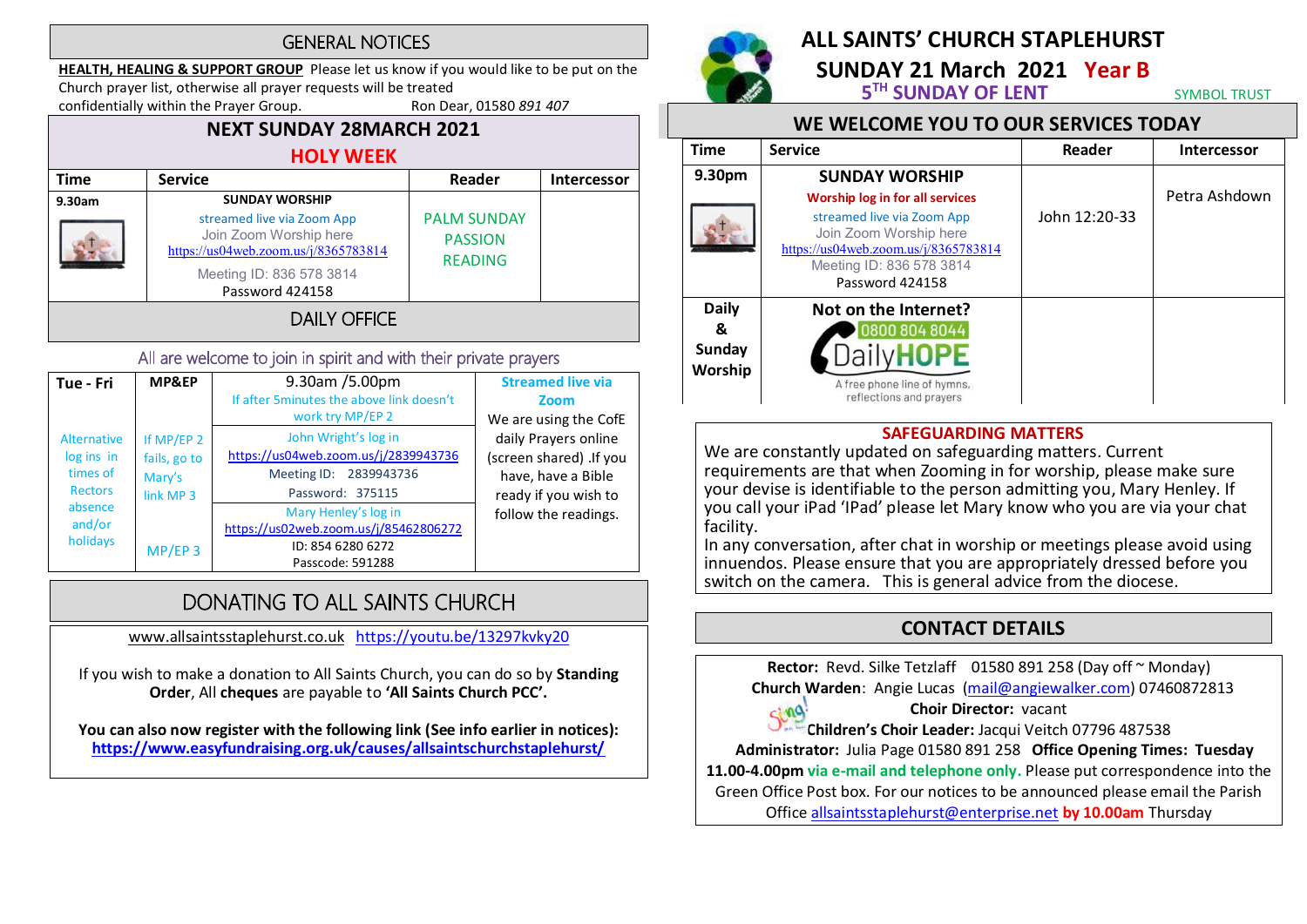### WE PRAY FOR

|                           | ווט ו ווהו ו שו                                                                                                                                                                                                                                                                                                                                                                                                                                                                                                                                                                                  |  |  |  |  |
|---------------------------|--------------------------------------------------------------------------------------------------------------------------------------------------------------------------------------------------------------------------------------------------------------------------------------------------------------------------------------------------------------------------------------------------------------------------------------------------------------------------------------------------------------------------------------------------------------------------------------------------|--|--|--|--|
| Those who are Sick:       | Clement Isasi Mawenu, Margaret Marriott, Lesley Franklin, Audrey<br>Bullock, Wendy Clifford, Roy Jones, Tara Sutton, Ellen Brean, Jean<br>Clarke, Tracey Crayford, Fiona Neale, Billy Wright, Elaine Martin,<br>Sachin Shah, Tony Emery, Amelia Hamilton, James Parris, Abigail<br>Sharpe, David Gascoyne, Jeremy Rutaraka, Gary Jackson, Ken<br>Jackson, Mark McCarthey, Pearl Mann, Michael House, Tony<br>Poupard, Marie (nee Green), Norman Wallis, Adrienne Russell,<br>Robert Blondizik, Colin Whatmore,<br>Peter Richmond.<br>Lift these and all in need into the healing light of Christ |  |  |  |  |
| Those who have died:      | <b>Bernard Eliott</b>                                                                                                                                                                                                                                                                                                                                                                                                                                                                                                                                                                            |  |  |  |  |
| <b>Home Communion:</b>    | Ron Dear, Dorothy Hegarty, Valerie Simpson, Jane Scarff AB/ST<br>Barbara Chrimes.                                                                                                                                                                                                                                                                                                                                                                                                                                                                                                                |  |  |  |  |
| Abbotsleigh:              | HC 1 Wed/month 11.00am for inform.<br>ST/MT<br>speak to                                                                                                                                                                                                                                                                                                                                                                                                                                                                                                                                          |  |  |  |  |
| <b>Staplehurst Manor:</b> | HC 2/4 Wed/month 11.30am for inform.<br>MH/ST<br>speak to                                                                                                                                                                                                                                                                                                                                                                                                                                                                                                                                        |  |  |  |  |
| <b>Iden Manor:</b>        | HC 2 Tue/month<br>3.45pm for inform.<br>speak to<br>MT/ST                                                                                                                                                                                                                                                                                                                                                                                                                                                                                                                                        |  |  |  |  |
| ~Weekly Study Bible       | Bib.Stu. Mo/weekly<br>11.00am for inform. speak to<br>MT/CH                                                                                                                                                                                                                                                                                                                                                                                                                                                                                                                                      |  |  |  |  |
| Sobell Lodge:             | Cof.Mo 1 Fri/month<br>SK/ST<br>10.30am<br>speak to                                                                                                                                                                                                                                                                                                                                                                                                                                                                                                                                               |  |  |  |  |
| Larchmere                 | HC Delphine Wass,<br>speak to<br>ST/MT/MH                                                                                                                                                                                                                                                                                                                                                                                                                                                                                                                                                        |  |  |  |  |
| <b>Maidstone Home</b>     | Des Liddecoat (Cedardale Residential, Queen Road, Maidstone,                                                                                                                                                                                                                                                                                                                                                                                                                                                                                                                                     |  |  |  |  |
|                           | ME16 0HX, 01622 752117)<br>LF                                                                                                                                                                                                                                                                                                                                                                                                                                                                                                                                                                    |  |  |  |  |
| <b>Baptisms:</b>          | <b>Frankie Dorkings</b><br>Sun 2021<br>12.00pm<br>(ST)                                                                                                                                                                                                                                                                                                                                                                                                                                                                                                                                           |  |  |  |  |
|                           | Charles Nolan<br>Sun Tbc.<br>12.00pm<br>(ST)                                                                                                                                                                                                                                                                                                                                                                                                                                                                                                                                                     |  |  |  |  |
|                           | Sun Tbc.<br>12.00pm<br>(ST)<br>Jacques Nolan                                                                                                                                                                                                                                                                                                                                                                                                                                                                                                                                                     |  |  |  |  |
|                           | Sun Tbc.<br>12.00pm<br>Danny Harris<br>(MT)                                                                                                                                                                                                                                                                                                                                                                                                                                                                                                                                                      |  |  |  |  |
|                           | <b>Esther Harris</b><br>Sun Tbc.<br>12.00pm<br>(MT)                                                                                                                                                                                                                                                                                                                                                                                                                                                                                                                                              |  |  |  |  |
| <b>Weddings:</b>          |                                                                                                                                                                                                                                                                                                                                                                                                                                                                                                                                                                                                  |  |  |  |  |
| 2021<br>April             | Simon COLE & Fenella WOOD<br>(ST)                                                                                                                                                                                                                                                                                                                                                                                                                                                                                                                                                                |  |  |  |  |
| 14 Aug<br>2021            | <b>Catherine COALES &amp; Marco VINAGRE</b><br>(ST)                                                                                                                                                                                                                                                                                                                                                                                                                                                                                                                                              |  |  |  |  |
| 25 Sep<br>2021            | Abbie DENNING & Matthew ANDERSON                                                                                                                                                                                                                                                                                                                                                                                                                                                                                                                                                                 |  |  |  |  |
| 11 June 2022              | Joshua WITHAM & Jessica DUNN<br>(ST)                                                                                                                                                                                                                                                                                                                                                                                                                                                                                                                                                             |  |  |  |  |

#### MONTH OF PRAYER

#### A PRAYER FOR THOSE WHO MOURN

Gracious God, as we remember before you those who have died, surround us and all who mourn with your strong compassion. Be gentle with us in our grief, protect us from despair, and give us grace to persevere and face the future with hope in Jesus Christ our risen Lord. Amen.

### DATES FOR YOUR DIARY

| <b>Date</b>                      |                  | <b>Time</b>           | What                                                                                                                                                          | Where                  |  |  |  |
|----------------------------------|------------------|-----------------------|---------------------------------------------------------------------------------------------------------------------------------------------------------------|------------------------|--|--|--|
| <b>Tue To Fri</b>                |                  | 9.30/5.00             | <b>Morning Prayer/ Evening Prayer</b>                                                                                                                         | Zoom                   |  |  |  |
| <b>MARCH</b>                     |                  |                       |                                                                                                                                                               |                        |  |  |  |
|                                  |                  |                       | <b>LENT</b>                                                                                                                                                   |                        |  |  |  |
| <b>Wed</b>                       | 24               | 7.30pm                | Last PCC MEETING before our APCM                                                                                                                              | Zoom                   |  |  |  |
|                                  | <b>HOLY WEEK</b> |                       |                                                                                                                                                               |                        |  |  |  |
| <b>PALM</b><br><b>SUNDAY</b>     | 28               | 9.30am                | Get your crosses ready for the Service<br>https://youtu.be/SoujG6h7UGI<br>DIY PALM CROSSES                                                                    | zoom                   |  |  |  |
| <b>MO</b>                        | 29               | 9.30am<br>&<br>5.00pm | <b>HOLY MONDAY DEVOTION</b><br>led by Mary & Monica<br>Mary Henley's log in<br>https://us02web.zoom.us/j/85462806272<br>ID: 854 6280 6272<br>Passcode: 591288 | ~Mary's<br><b>ZOOM</b> |  |  |  |
| <b>TUE</b>                       | 30               | 9.30am<br>5.00pm      | <b>HOLY TUESDAY DEVOTION</b>                                                                                                                                  | ~7200M                 |  |  |  |
| <b>WED</b>                       | 31               | 9.30am<br>5.00pm      | <b>HOLY WEDNESDAY DEVOTION</b>                                                                                                                                | ~7200M                 |  |  |  |
| <b>APRIL</b>                     |                  |                       |                                                                                                                                                               |                        |  |  |  |
| <b>MAUNDY</b><br><b>THURSDAY</b> | $\mathbf{1}$     | 5.00pm<br>8.00pm      | <b>PASSOVER SERVICE</b><br>tbc                                                                                                                                | ~7200M                 |  |  |  |



Thank you to all who are working busily behind the scenes. I would like to thank especially all who clean the church daily so that people can be at a lower risk from contracting anything when using the church for personal

prayers. Thank you also to Marion Christies for organising the daffodils and greenery for Mothering Sunday and enabling the distribution team to get on with it so efficiently. Thank you to all who helped to deliver them. Yours Silke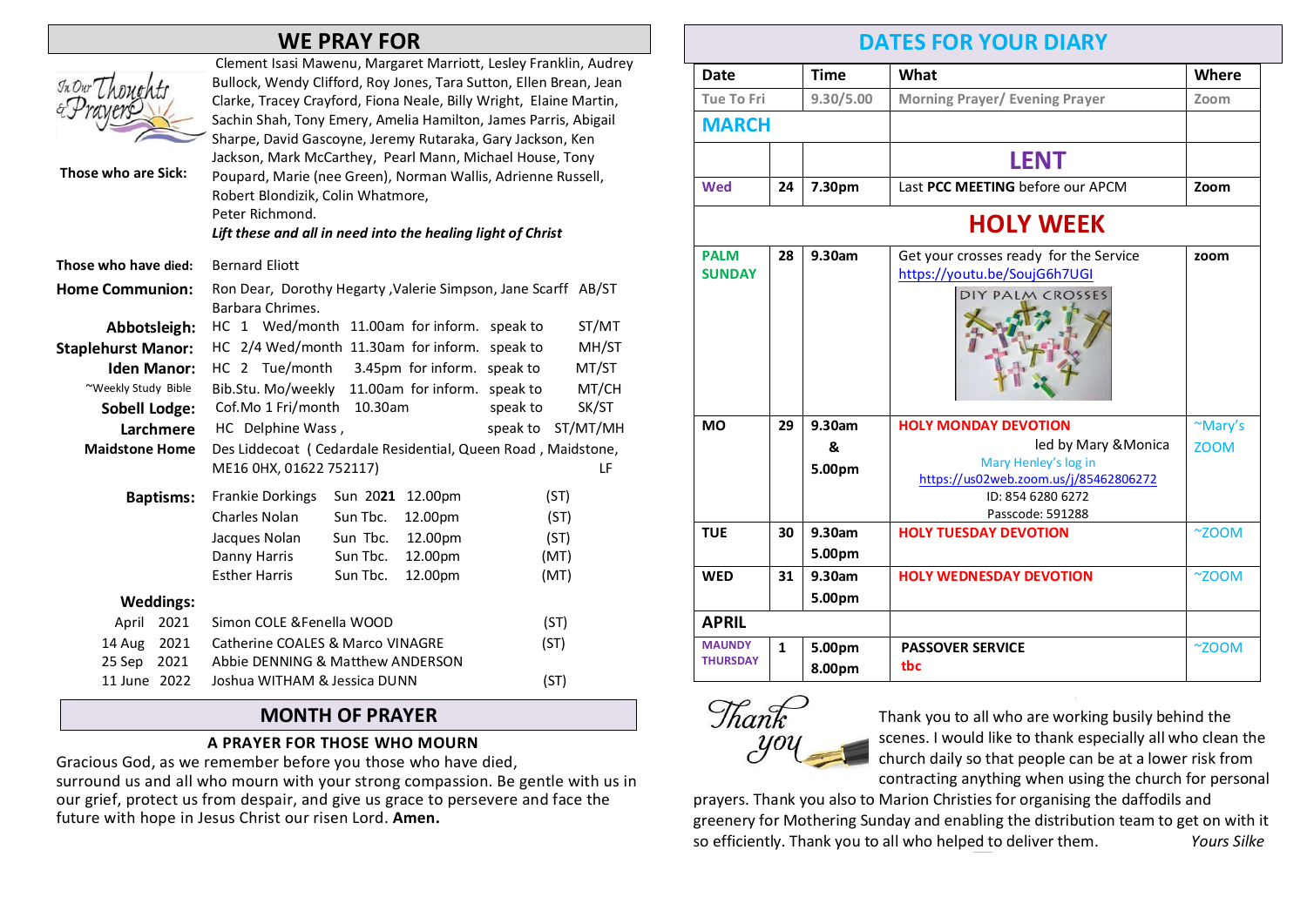#### SUNDAY WORSHIP



*Saddleback Kids Church at home:* **Saddleback Kids YouTube Channel**



GRADE 5 and 6 https://youtu.be/NtfxPEFIgbc

DANIEL They have two sessions: one for kindergarten and 'elementary' which is older primary school-aged children. https://youtu.be/psRWgA60Au0 Both have the same content, but presented in age-appropriate ways.

#### ADULT DEVOTION

LECTIO 365 is a daily devotional resource that helps you pray the Bible every day. https://www.24-7prayer.com/dailydevotional



#### SUNDAY WORSHIP



#### PRAYER OF CONTEMPLATION

Contemplation is a particular way of prayer – a deliberate turning aside from the rush of life and a turning towards God the source of life and being. A way of prayer that is receptive, in one sense passive – though we come to this place by deliberate active choice. We put aside thinking, talking and asking and instead come to God with the simple desire to be present and to be open. We choose for this time to abide in the presence of God.....

To hear this week's audio from Fr Luigi Gioia see here;

and accompanying worksheet here.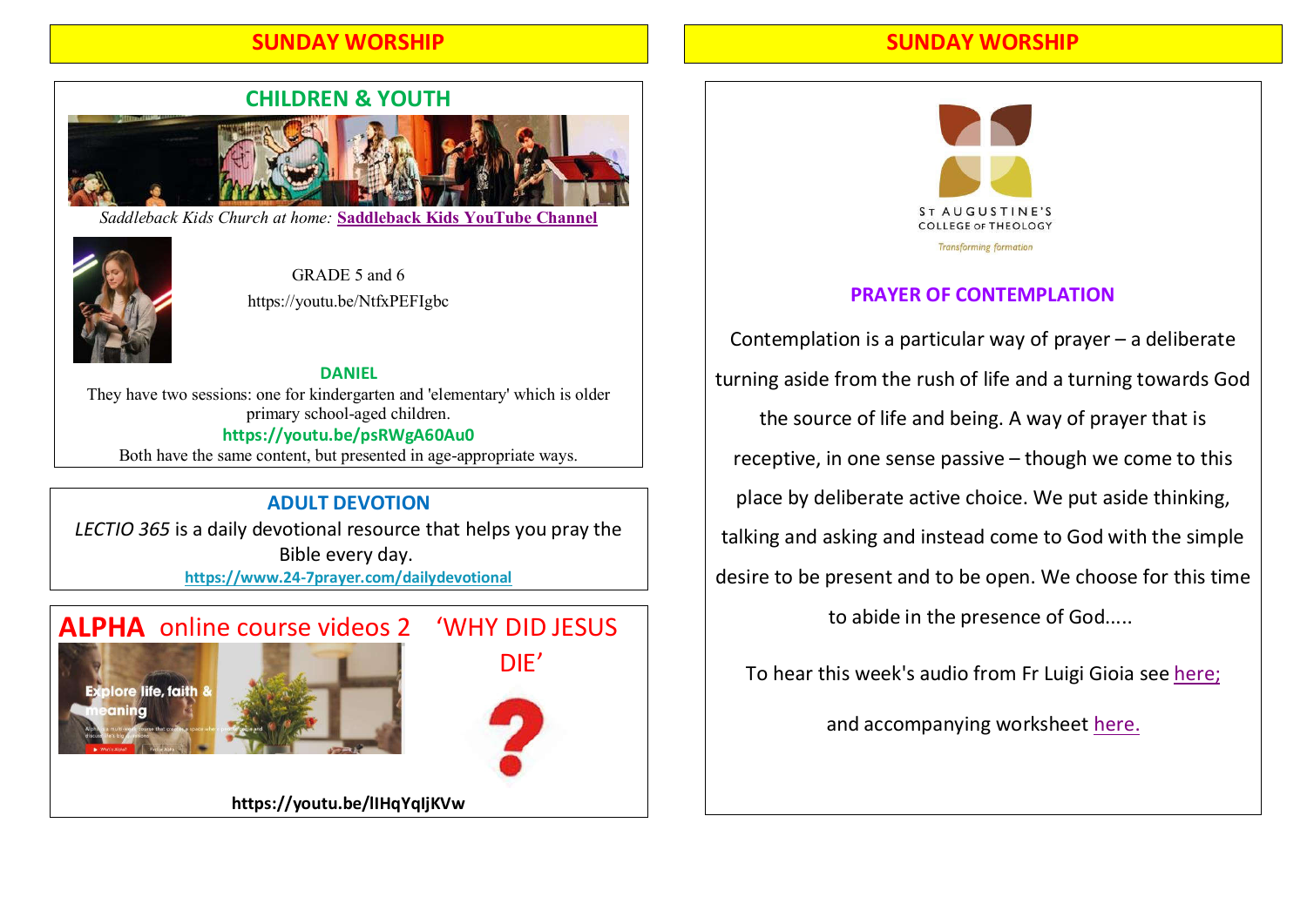#### CHARITY COMMITTEE

#### EASTER AT MAIDSTONE HOMELESS CARE



Please deliver your donations of chocolate eggs, fancy biscuits, and all nonperishable food or drink to my doorstep up to Palm Sunday.

Thank you, Audrey Bullock

#### BOTTLE TOPS



Dear All

Maureen is so kind to take on the collection of Bottle tops whilst Audrey is recuperating. Please leave them with Maureen

At

17 Oliver Road,01580 891 842



### FUN'D RAISING

If you have not used Easy Fundraising before, by clicking on the link the church will receive an additional £5 introductory bonus.

Just to reassure you nobody will know who buys what! The Parish Office gets e-mailed when funds get paid into our church account and how much has been transferred.

RAISED THIS MONTH £12.47



NEW TARGET

Please support All Saints Church Staplehurst. i You can raise FREE donations when you use easyfundraising to shop with 4,000 shops and sites, including

# ALL SUPERMARKETS

eBay, Argos, John Lewis & Partners, Boots, M&S, and many more.



https://www.easyfundraising.org.uk/causes/allsaintschurchstaplehurst